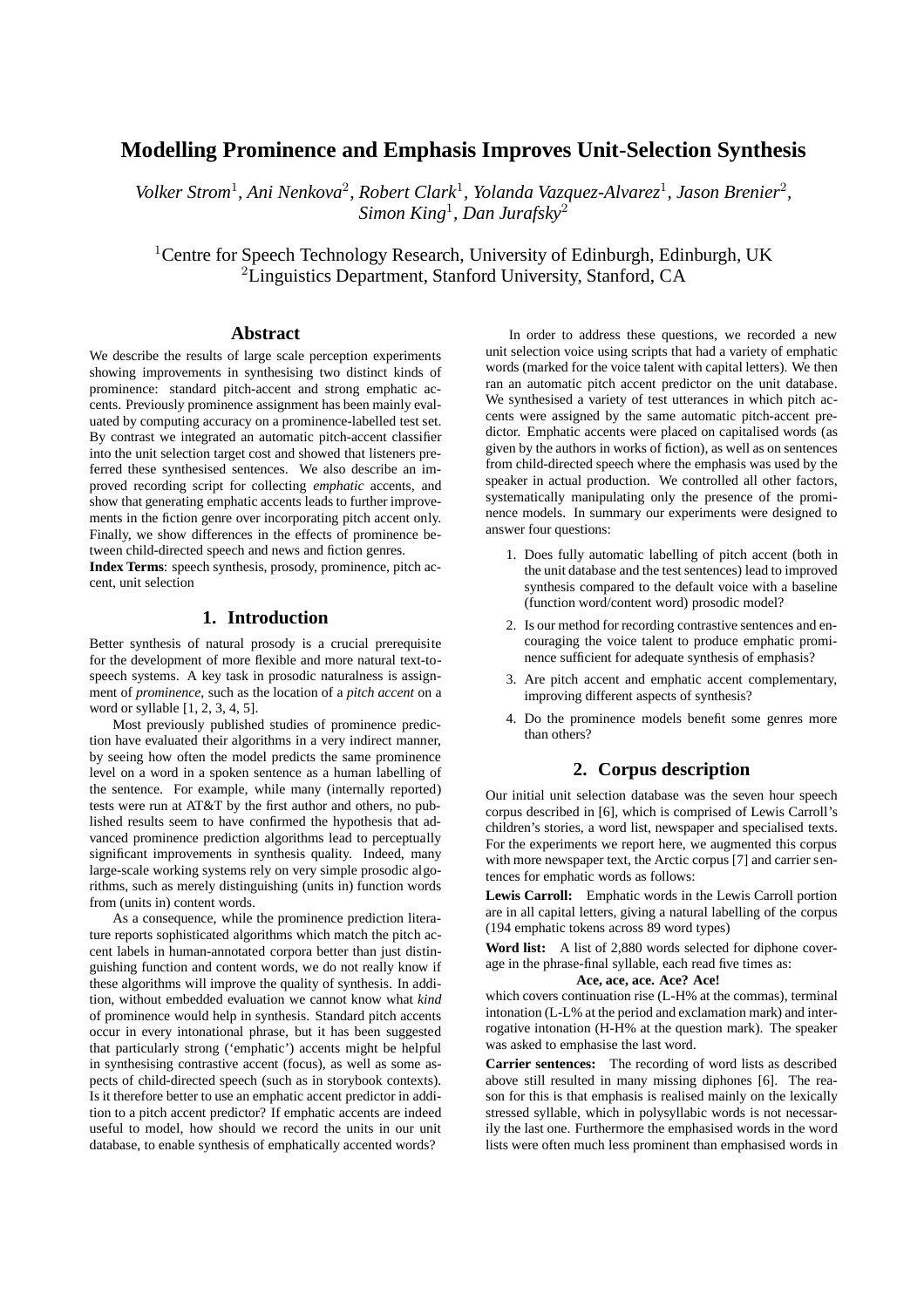the Lewis Carroll part of the recordings and thus not reliable enough to render emphatic accents. To address this shortcoming, we recorded 1,683 sentences using the following templates designed to elicit emphatic productions both on phrase breaks and inside an intonation phrase:

"It was ERWIN who did it!"

"No, it was ELIZA who did it!"

"It was ELIZA, not ERWIN!"

To fill in the slots for emphatic words, we used 1,122 names selected from a list of 10,000 most common first and last names such that all diphones occurring in stressed syllables are covered. The list was then divided into pairs of names, and each pair gave one instance of the template shown above.

#### **2.1. The automatic pitch accent predictor**

To label the corpus for pitch accent, we used the prominence predictor described in [8]. The predictor is based on a single lexicalised feature, accent ratio:

$$
AccentRatio(w) = \begin{cases} \frac{k}{n} & \text{if } B(k, n, 0.5) \le 0.05\\ 0.5 & \text{otherwise} \end{cases}
$$

where  $k$  is the number of times word  $w$  appeared accented in the corpus,  $n$  is the total number of times the word  $w$  appeared, and  $B(k, n, 0.5)$  is the probability (under a binomial distribution) that there are  $k$  successes in  $n$  trials if the probability of success and failure is equal. Accent ratio is the estimated probability of the word being accented, if that is significantly different from 0.5, and equal to 0.5 otherwise. This performs well on both spontaneous speech and news, outperforming prominence prediction algorithms based on part of speech, n-gram features, or even hand-labelled information status features such as given/new [8].

The accent ratio dictionary was compiled from two corpora annotated for pitch accent: Switchboard [9] and the Boston University Radio News corpus [10] and contains all words that have probability of being accented significantly different from 0.5. Words with a probability of being accented lower than 0.38 were marked as bearing no accent, and all other words were marked as accented<sup>1</sup>. This rule was used to annotate the corpus, with no use of any acoustic information at all.

#### **2.2. Target cost**

In the Festival *Multisyn* engine [11], prosody is modelled on the symbolic level only, with no explicit specification of phone durations or pitch targets. Instead, the target cost function imposes a penalty if the prominence labels of target and candidate unit do not match. In our current baseline system, there is no emphasis or accent component; word prominence is modelled only through a target cost component that distinguishes between function and content words. Adding an extra component to the target cost has the side effect of reducing the relative weight of other target cost components. Therefore, control of prosody comes at the potential cost of lower segmental quality.

# **3. Test materials**

Test sentences were selected from the genres *news*, *fiction* and *child-directed speech*. These vary in degree of expressiveness and prosodic variation. Example sentences are shown in Table

| news:    | The police said a loaded gun belonging to the       |
|----------|-----------------------------------------------------|
|          | suspect was recovered.                              |
| news:    | Three uncertainties cloud the outlook for the world |
|          | economy at the turn of the year.                    |
| news:    | They feel they can't go forward in this trial       |
|          | ethically.                                          |
| $emma$ : | Even YOUR satisfaction I made sure of.              |
| $emma$ : | Her friends evidently thought this good enough      |
|          | for her; and it WAS good enough.                    |
| alice:   | He CALLED it a helmet, though it certainly looked   |
|          | much more like a saucepan.                          |
| gurney:  | It's HARD to see because it's GREEN, like the       |
|          | GRASS.                                              |
| gurney:  | Peripheral vision is a FACT we can put in our       |
|          | ARTICLE.                                            |
| gurney:  | That's a SECOND fact we can put in our              |
|          | ARTICLE.                                            |
|          |                                                     |

Table 1: Sample test sentences.

1. News is the least expressive genre, with no emphatic productions. For this reason, eight news sentences were used to test the contribution of pitch accent only compared to default synthesis.

The fiction sentences come from Jane Austen's *Emma* and Lewis Carroll's *Alice's Adventures in Wonderland* (sentences that were not part of the voice recordings). A total of 27 sentences containing at least one orthographically marked emphatic word were selected from these.

The child-directed test sentences come from the *Gurney* corpus of short educational stories for children read by one female speaker of American English. The stories are part of the voice of an interactive agent in an automatic tutoring system for children [12]. The speaker's productions were manually labelled for emphatic accents, and 13 sentences with emphasis were selected for the test set. Child-directed speech is marked by more prosodic variation than adult-directed speech, with more exaggerated intonation contours and increased use of emphatic elements to signal novelty and importance.

# **4. Test design**

The selected test sentences were synthesised in four different ways: with the default voice (*-emphasis-pitch*), with added target cost components for emphatic accent only (*+emphasispitch*), for pitch accent only (*-emphasis+pitch*), and for both pitch and emphatic accent (*+emphasis+pitch*).

It has been suggested to treat pitch accents as a three-class problem by adding an "optionally accented" class for cases where either assignment would be acceptable. This might improve synthesis quality by removing unnecessary target cost penalties and allowing better sounding units to be chosen. We had previously run a pilot experiment to compare two different pitch accent predictors for the *-emphasis+pitch* configuration: the classic accent yes/no versus yes/optional/no. 7 out of 10 listeners had a clear preference, of which six chose the two-class predictor, so this was used for the main experiment.

Five pairwise combinations of prominence models were tested. In order to keep the listening experiments reasonably short, each subject was assigned 8 sentence pairs for each of the five conditions, using a random 40x40 Latin square. The ordering within pairs was randomised, balanced across subjects.

52 subjects (a mixture of British and American English speakers) were recruited for a 30 minute long perception ex-

<sup>&</sup>lt;sup>1</sup>Thus words not in the accent ratio dictionary are marked prominent.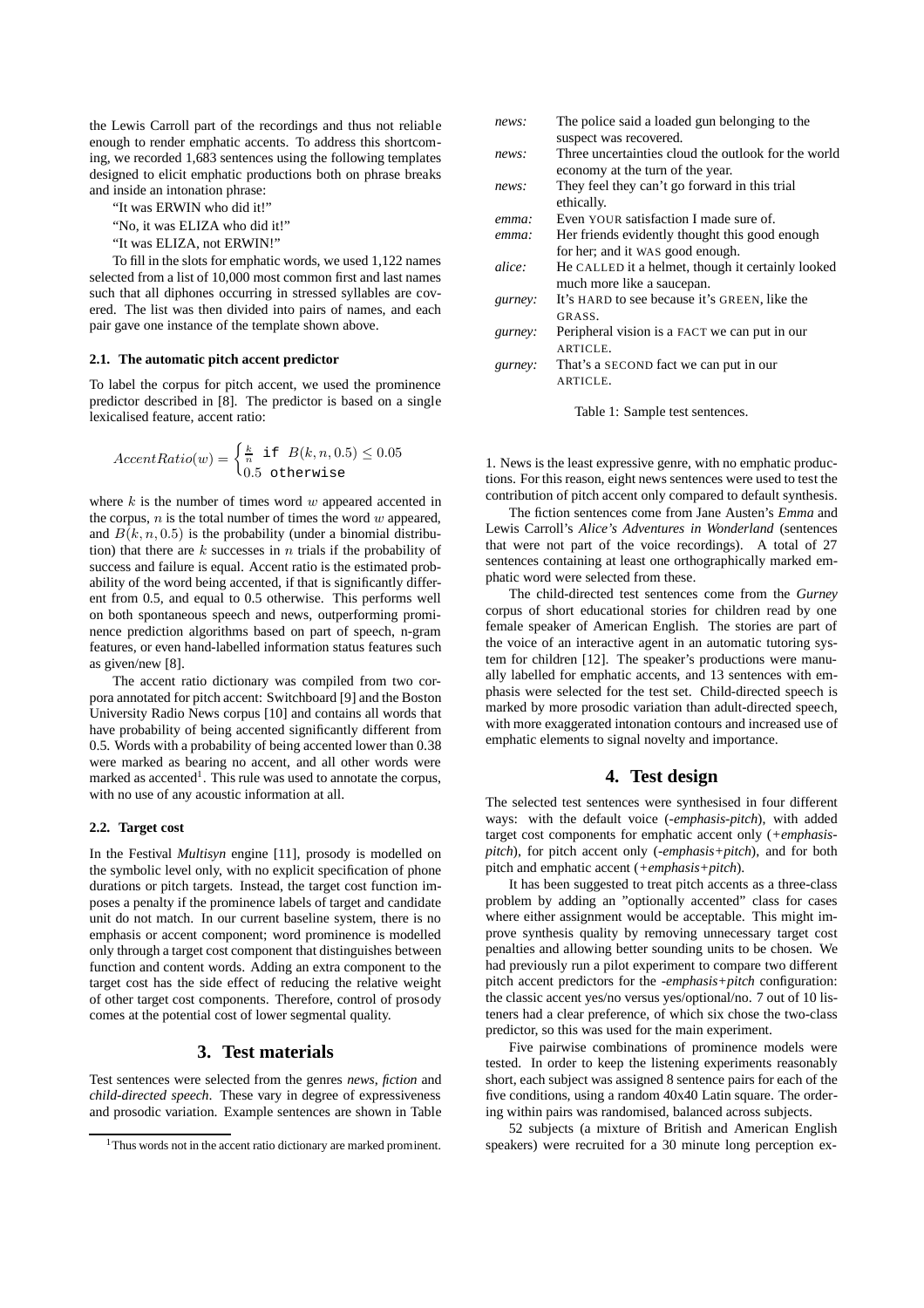|         | -emphasis-pitch | -emphasis+pitch | p-value       |
|---------|-----------------|-----------------|---------------|
| news    | 186             | 230             | $p = 0.03488$ |
| fiction | 91              | 191             | p < 0.0001    |
| gurney  | 52              | 82              | $p = 0.0184$  |

Table 2: Subject preference for synthesis with pitch accent model, compared to the default prosody. Improvements are significant for all three genres (using a two-sided Binomial test).

periment conducted through a web browser in which they were presented with the written sentence and two audio files; emphatic target words were capitalised. Subjects were instructed to listen to the stimuli as often as they wanted (although once could suffice to make a decision) and in any order, then to make a forced decision of which version sounded more natural.

In addition, an emphasis recognition test was performed. 20 relatively short sentences were synthesised with *+emphasispitch*. Each subject was presented with 8 of these (in a balanced design) along with the written form. They were instructed to mark the single word they perceived as most prominent.

### **5. Results**

### **5.1. Automatic pitch accent prediction improves synthesis**

We compared our function-word/content-word baseline ( *-emphasis-pitch*) against the automatic pitch accent predictions based on the accent ratio dictionary (*-emphasis+pitch*).

Subject preferences between these two voices are shown in Table 2. In all three genres (news, fiction and child-directed), the addition of the pitch accent model lead to a significant improvement. In news, which tends to be much less expressive than the other two genres, and where the baseline distinction between function and content words leads to reasonable predictions, the improvement is smaller than for the other texts but is still statistically significant. The fiction sentences benefit most from the addition of the pitch accent model.

We believe this result to be extremely important. Prior work on pitch accent prediction has focused on developing novel machine learning algorithms or sophisticated features for pitch accent assignment, but no published work reports on whether these new algorithms or features actually improve the quality of synthesis. Our experiments convincingly demonstrate that our pitch accent model can be successfully integrated into synthesis and outperforms the baseline.

#### **5.2. Emphatic accent produced successfully**

Emphatic accents are generally rare, occurring in 2% of utterances in conversational speech or in the three books we used for selecting test sentences. They serve as an embellishment, and while not very common, when they do occur, they change the semantics or more expressively realise contrasts in the sentence.

Tables 4a and 4b show subject preferences between the default voice (*-emphasis-pitch*) and voices with added emphatic accent only (*+emphasis-pitch*) and both pitch and emphatic accent (*+emphasis+pitch*). In both cases, there is a significant improvement over the default voice for the fiction genre, showing that even though emphatic accent is not that common overall, when it does occur and is realised properly, it can change the perception of the sentence. The positive results of preference for the voices with emphasis compared to those without suggest that the contrastive scenario script for the voice recording was sufficient for synthesis of emphasis.

- 89:9 When he  $DID<sup>2</sup>$  speak again, it was in a deep growl<sup>2</sup>.
- 43:10 And when you've<sup>2</sup> once heard<sup>10</sup> it you'll be QUITE<sup>9</sup> content.
- 86:14 We had SUCH $^{18}$  a thunderstorm last<sup>3</sup> Tuesday.
- 81:10 The WHITE<sup>17</sup> kitten<sup>1</sup> had had nothing<sup>3</sup> to do with it.
- 95:10 You should  $NOT^{20}$  go on licking your<sup>1</sup> paw like that!
- 83:11 THAT<sup>19</sup> is so hard<sup>4</sup> that I fear I'm unable!
- 41:7 He CALLED<sup>9</sup> it a helmet<sup>3</sup>, though it certainly<sup>8</sup> looked much more like<sup>2</sup> a saucepan.

.

- 95:14 Compare Mr. Martin<sup>1</sup> with either of THEM<sup>21</sup>
- 95:8 She is a woman that one may, that one  $MUST^{19}$  laugh at<sup>1</sup>.
- 83:8 YOU<sup>15</sup> confined to the society of the illiterate and vulgar all<sup>3</sup> your life!
- 90:8 Especially when  $ONE^{19}$  of those two is such a fanciful<sup>1</sup>, troublesome<sup>1</sup> creature!
- 95:7 I am going this moment myself; and I think the sooner  $\text{YOU}^{18}$  go the  $b$ etter<sup>1</sup> .
- 56:14 Even YOUR<sup>10</sup> satisfaction I made sure<sup>7</sup> of<sup>1</sup>.
- 72:8 But as to my<sup>1</sup> LETTING<sup>17</sup> her marry Robert<sup>1</sup> Martin<sup>2</sup>, it is impossible<sup>1</sup>.
- 100:14 Not that she WANTED<sup>20</sup> him to marry.
- 86:13 THIS<sup>18</sup> article won't be so<sup>3</sup> hard to write.
- 85:20 That<sup>1</sup> shouldn't<sup>1</sup> be  $TOO<sup>17</sup>$  hard<sup>1</sup>.

Table 3: Word superscripts indicate the number of listeners who perceived that word as most prominent. First column: Ratio of recognition rate (%) to chance level (%); average ratio is 8:1.

Results of the emphasis recognition test independently confirm this finding: Table 3 shows that on average, the recognition rate is 8 times above the chance level. In our previous work before recording the additional contrastive scenario sentences, the recognition rate was only 2.8 times above the chance level [6].

A closer look reveals that the positive contribution of emphasis is expressed exclusively in the test sentences comprising the fiction genre. In the sentences from Gurney, the childdirected educational stories, there is no significant difference between productions with emphasis and those without. We discuss this difference in greater detail in the next section.

#### **5.3. Pitch accent and emphasis benefits are cumulative**

Based on the results we have discussed so far, we were able to conclude that synthesis with models of pitch and emphatic accents, both individual and joint, are preferable to a default voice with no explicit prominence model. We also want to know if the benefits of the two prominence models are cumulative, that is, if the model for emphatic accent improves significantly over the pitch accent model used in isolation. The subject preferences in Table 4c between a voice with pitch accent (*-emphasis+pitch*) only compared to a combined emphasis and pitch accent model (*+emphasis+pitch*) indicate that for all the combined test sentences, we cannot draw such a conclusion. Within genre though, there are significant preferences in different directions. In the fiction sentences, the combined model is preferred significantly more often than the model with pitch but no emphatic accent. In contrast, in the child-directed speech, the voice without emphasis is preferred more often, and the addition of emphasis causes the quality of productions deteriorate.

This profound difference between the two genres reappears again in Table 4d, which was designed to answer the question "If we could add only one of the pitch accent (*-emphasis+pitch*) or the emphasis (*+emphasis-pitch*) models, which one would be more beneficial?" In the fiction portion of the test sentences, incorporating emphasis leads to significant improvements com-